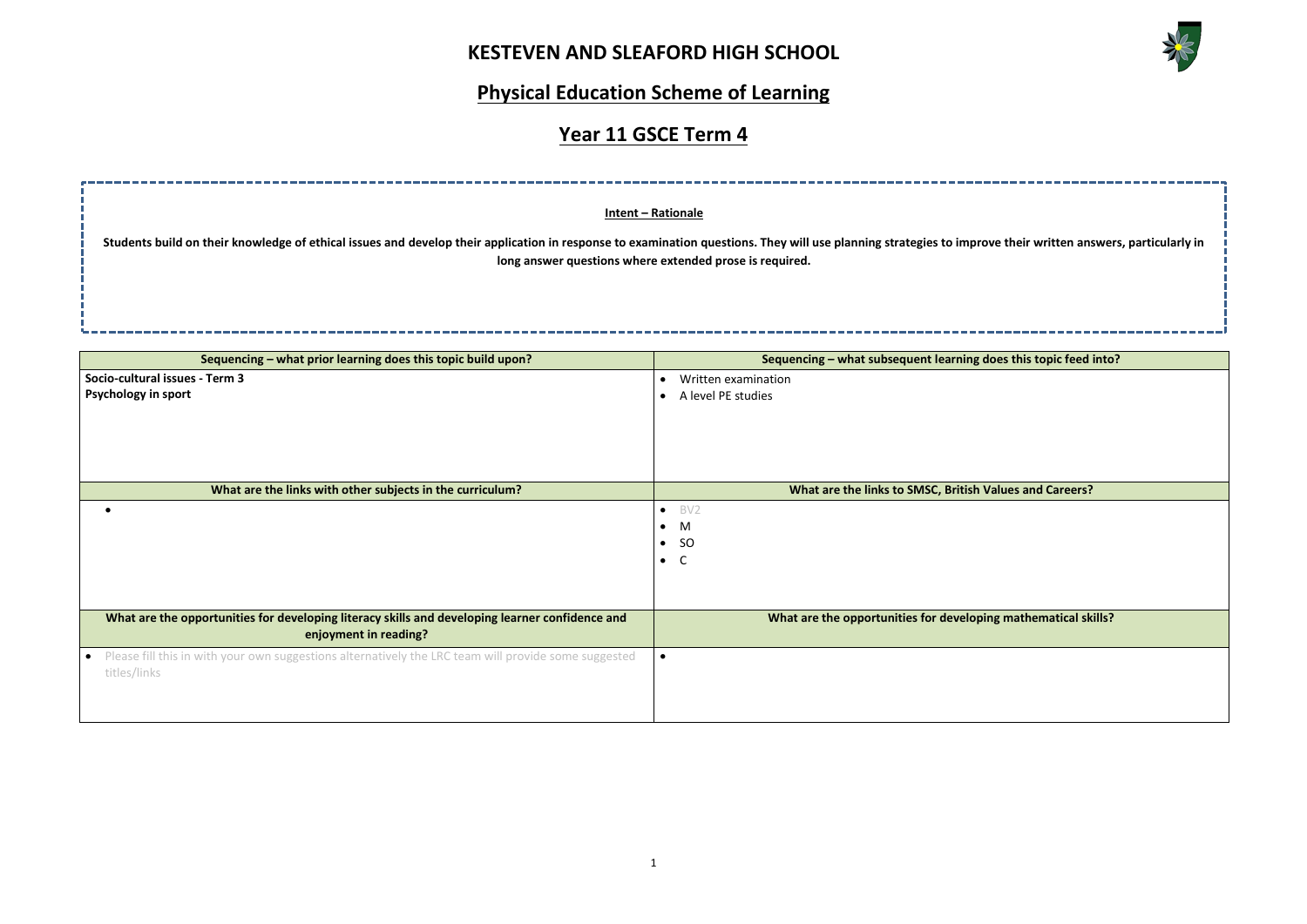

# **Physical Education Scheme of Learning**

# **Year 11 GCSE PE Term 4**

### **Intent – Concepts**

| <u>What Knowledge will students gain and what skills will they develop as a consequence of this topic:</u>                                                                                                                                                                                                                                                                                                                                   |                                                                                   |  |  |  |
|----------------------------------------------------------------------------------------------------------------------------------------------------------------------------------------------------------------------------------------------------------------------------------------------------------------------------------------------------------------------------------------------------------------------------------------------|-----------------------------------------------------------------------------------|--|--|--|
| <b>Know</b><br>Know the key terms relating to player's conduct. Know the key terms relating to ethical issues. Know which benefits might make PED's enticing for performers. Understand the positive and negative effects of spectators at<br>events. Know reasons for hooliganism. Know the command words and what is expected in an answer.                                                                                                |                                                                                   |  |  |  |
| <b>Apply</b><br>Give sport specific examples of players conduct. Be able to explain which PED's may be used by specific performers. Know various strategies that have been put in place to prevent and combat hooliganism. Be able to<br>apply understanding to examination questions.                                                                                                                                                       |                                                                                   |  |  |  |
| <b>Extend</b><br>Evaluate the impact of players conduct on society. Be able to identify advantages and disadvantages of PED's. Be able to evaluate the impact taking PED's has on the performer and the sport. Be able to justify the<br>effectiveness of combative strategies used to prevent hooliganism. Be able to apply understanding to a range of examination questions using a selection of evaluative and justification techniques. |                                                                                   |  |  |  |
| What subject specific language will be used and developed in this topic?                                                                                                                                                                                                                                                                                                                                                                     | What opportunities are available for assessing the progress of students?          |  |  |  |
|                                                                                                                                                                                                                                                                                                                                                                                                                                              |                                                                                   |  |  |  |
| Language for learning                                                                                                                                                                                                                                                                                                                                                                                                                        | • Extended answer questions used to assess knowledge and the ability to apply it. |  |  |  |
| Anabolic steroids                                                                                                                                                                                                                                                                                                                                                                                                                            | • Low stakes quizzes                                                              |  |  |  |
| Artificially produced male hormones mimicking testosterone. They promote muscle and bone growth, and<br>reduce recovery time. Often used by power athletes, eg sprinters.                                                                                                                                                                                                                                                                    | Examination questions used with nark schemes.                                     |  |  |  |
| Beta blockers                                                                                                                                                                                                                                                                                                                                                                                                                                |                                                                                   |  |  |  |
| Drugs that are used to steady nerves by controlling heart rate. They have a calming and relaxing effect.                                                                                                                                                                                                                                                                                                                                     |                                                                                   |  |  |  |
| (Blood) doping                                                                                                                                                                                                                                                                                                                                                                                                                               |                                                                                   |  |  |  |
| Defined by World Anti-Doping Agency (WADA) as the misuse of techniques and/or substances to increase<br>one's red blood cell count.                                                                                                                                                                                                                                                                                                          |                                                                                   |  |  |  |
| Contract to compete                                                                                                                                                                                                                                                                                                                                                                                                                          |                                                                                   |  |  |  |
| Unwritten agreement to follow and abide by the written and unwritten rules.                                                                                                                                                                                                                                                                                                                                                                  |                                                                                   |  |  |  |
| Diuretic drugs                                                                                                                                                                                                                                                                                                                                                                                                                               |                                                                                   |  |  |  |
| Drugs that remove fluid from the body, elevating the rate of bodily urine excretion.                                                                                                                                                                                                                                                                                                                                                         |                                                                                   |  |  |  |
| Embolism                                                                                                                                                                                                                                                                                                                                                                                                                                     |                                                                                   |  |  |  |
| Blockage of a blood vessel.                                                                                                                                                                                                                                                                                                                                                                                                                  |                                                                                   |  |  |  |
| Erythropoietin (EPO)                                                                                                                                                                                                                                                                                                                                                                                                                         |                                                                                   |  |  |  |
| A type of peptide hormone that increases the red blood cell count.                                                                                                                                                                                                                                                                                                                                                                           |                                                                                   |  |  |  |
| Etiquette                                                                                                                                                                                                                                                                                                                                                                                                                                    |                                                                                   |  |  |  |
| A convention or unwritten rule in an activity. It is not an enforceable rule but it is usually observed.                                                                                                                                                                                                                                                                                                                                     |                                                                                   |  |  |  |
| Gamesmanship                                                                                                                                                                                                                                                                                                                                                                                                                                 |                                                                                   |  |  |  |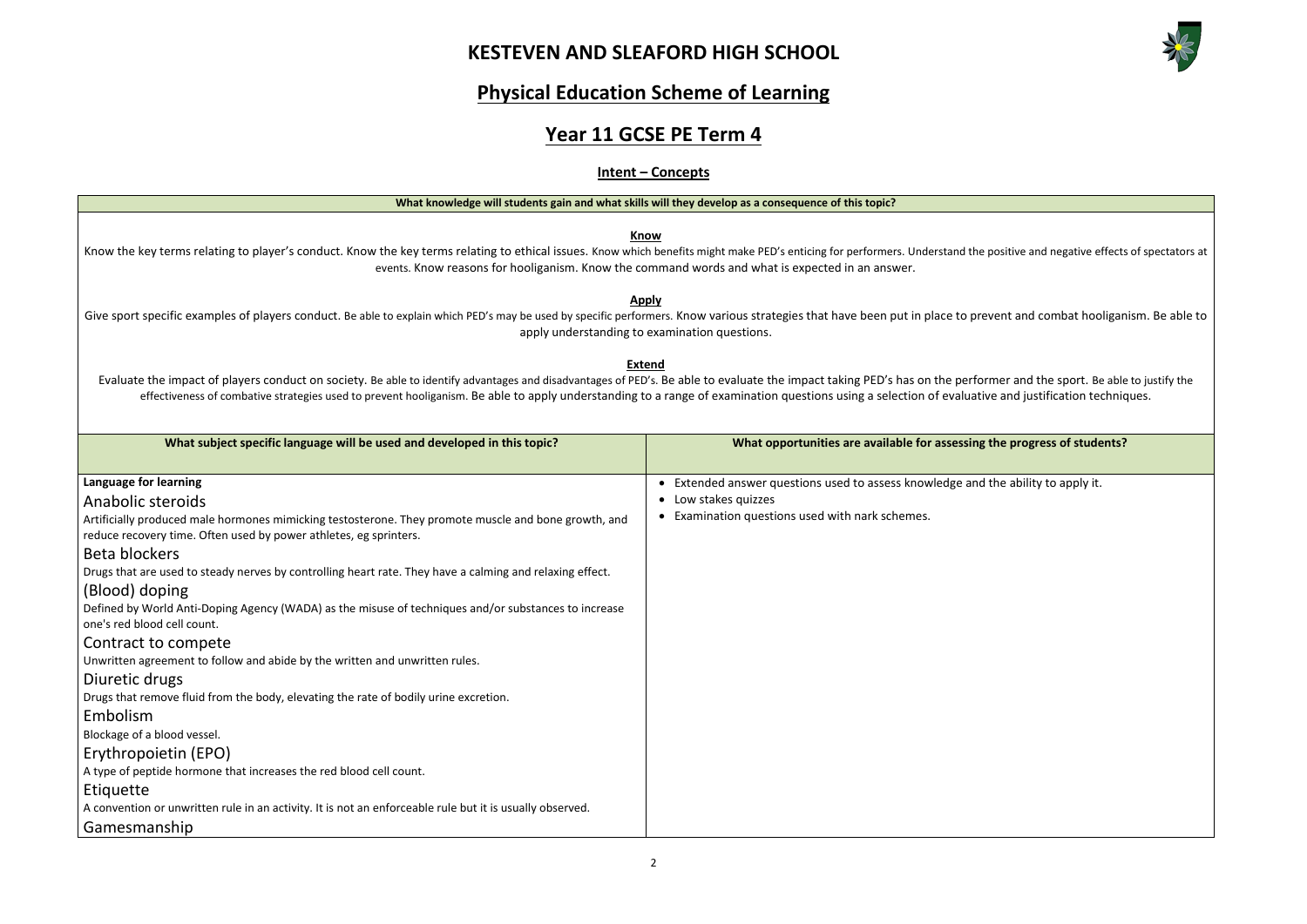

| Attempting to gain an advantage by stretching the rules to their limit, eg time wasting.                    |  |
|-------------------------------------------------------------------------------------------------------------|--|
| <b>Heart attack</b>                                                                                         |  |
| It occurs when the flow of oxygen-rich blood to a section of heart muscle suddenly becomes blocked.         |  |
| Hooliganism                                                                                                 |  |
| Disorderly, aggressive and often violent behaviour by spectators at sporting events.                        |  |
| Home field advantage                                                                                        |  |
| Gaining an advantage in a sporting event from being in familiar surroundings, with the majority of the      |  |
| spectators supporting you.                                                                                  |  |
| Level playing field                                                                                         |  |
| The same for all competitors.                                                                               |  |
| Narcotic analgesics                                                                                         |  |
| Drugs that can be used to reduce the feeling of pain.                                                       |  |
| Peptide hormones                                                                                            |  |
| Drugs that stimulate the production of naturally occurring hormones (eg EPO), which increase red blood cell |  |
| count/oxygen carrying capacity.                                                                             |  |
| <b>Stimulants</b>                                                                                           |  |
| Drugs that have an effect on the central nervous system, ie they increase mental and/or physical alertness. |  |
| Viscosity                                                                                                   |  |
| Thickening of the blood.                                                                                    |  |
|                                                                                                             |  |
| Command words:                                                                                              |  |
| Analyse - Separate information into components and identify their characteristics.                          |  |
| Apply - Put into effect in a recognised way.                                                                |  |
| Calculate - Work out the value of something.                                                                |  |
| Compare - Identify similarities and or differences. Complete Finish a task by adding to given information.  |  |
| Consider - Review and respond to given information.                                                         |  |
| Define - Specify meaning.<br>Describe - Set out characteristics.                                            |  |
| Discuss - Present key points about different ideas or strengths and weaknesses of an idea.                  |  |
| Evaluate - Judge from available evidence.                                                                   |  |
| Explain - Set out purposes or reasons.                                                                      |  |
| Identify - Name or otherwise characterise.                                                                  |  |
| Illustrate - Present clarifying examples.                                                                   |  |
| Interpret - Translate information into recognisable form.                                                   |  |
| Justify - Support a case with evidence.                                                                     |  |
| Outline - Set out main characteristics.                                                                     |  |
| Suggest - Present a possible case/solution.                                                                 |  |
| State - Express clearly and briefly.                                                                        |  |